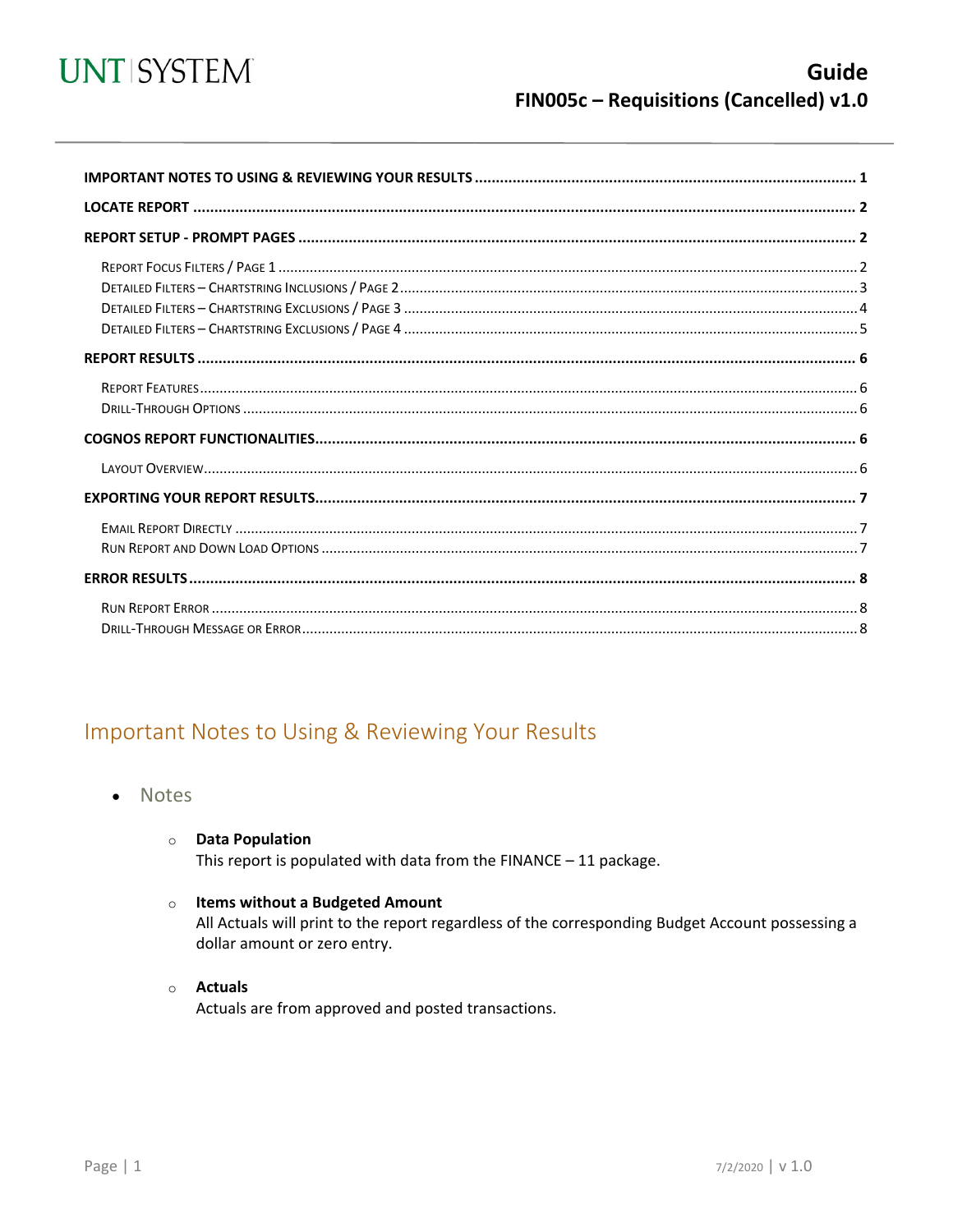### Locate Report

1. From the Budget & Planning **[Reporting Page](https://finance.untsystem.edu/reporting)**, locate

"FIN005c – [Requisitions](https://cognospd.admin.unt.edu/bi/?pathRef=.public_folders%2FUniversity%2Bof%2BNorth%2BTexas%2BSystem%2FPurchasing%2F-----%253EFIN005c%2BRequisitions%2B%2528Cancelled%2529) (Cancelled)"

**2. Login** to IBM Cognos to run the report.

## Report Setup- Prompt Pages

### Report Setup - Prompt Pages

All initial **Landing Pages** for reports on the Cognos System will appear similar in format. You will have a set of filtering choices based on the source's available data.



#### REPORT FOCUS FILTERS / PAGE 1

1. Select your parameter choices. (No parameters within this report are required).

| <b>Business Unit</b>                        | Default will pull "All Units" or you may select one particular<br>unit by which to filter the report.                                                                                                                                                                                                                                                                                                                                                                                                                                                                       |
|---------------------------------------------|-----------------------------------------------------------------------------------------------------------------------------------------------------------------------------------------------------------------------------------------------------------------------------------------------------------------------------------------------------------------------------------------------------------------------------------------------------------------------------------------------------------------------------------------------------------------------------|
| Requisition                                 | If you know a particular Requisition you would like to filter<br>by, enter here. When you are ready, click the Insert Button.<br>All items you have typed/pasted into the box will move to<br>the Choices Box.                                                                                                                                                                                                                                                                                                                                                              |
| DepartmentID/Description<br>or Manager Name | You can Search by either the DeptID, Dept Descriptions or if<br>you know the manager, you may type here and search. For<br>further search features, click the <b>Options Link</b> to expand<br>additional search methods. Your results appear in the left<br>box. Highlight any or all results and click the Insert Button<br>to include as your filter choice here.<br>*Notes: CTRL + Click to choose more than one.<br>If you need to view several departments and have a numbered list,<br>you can use the department selection on the Detailed Filters/Page<br>2 below. |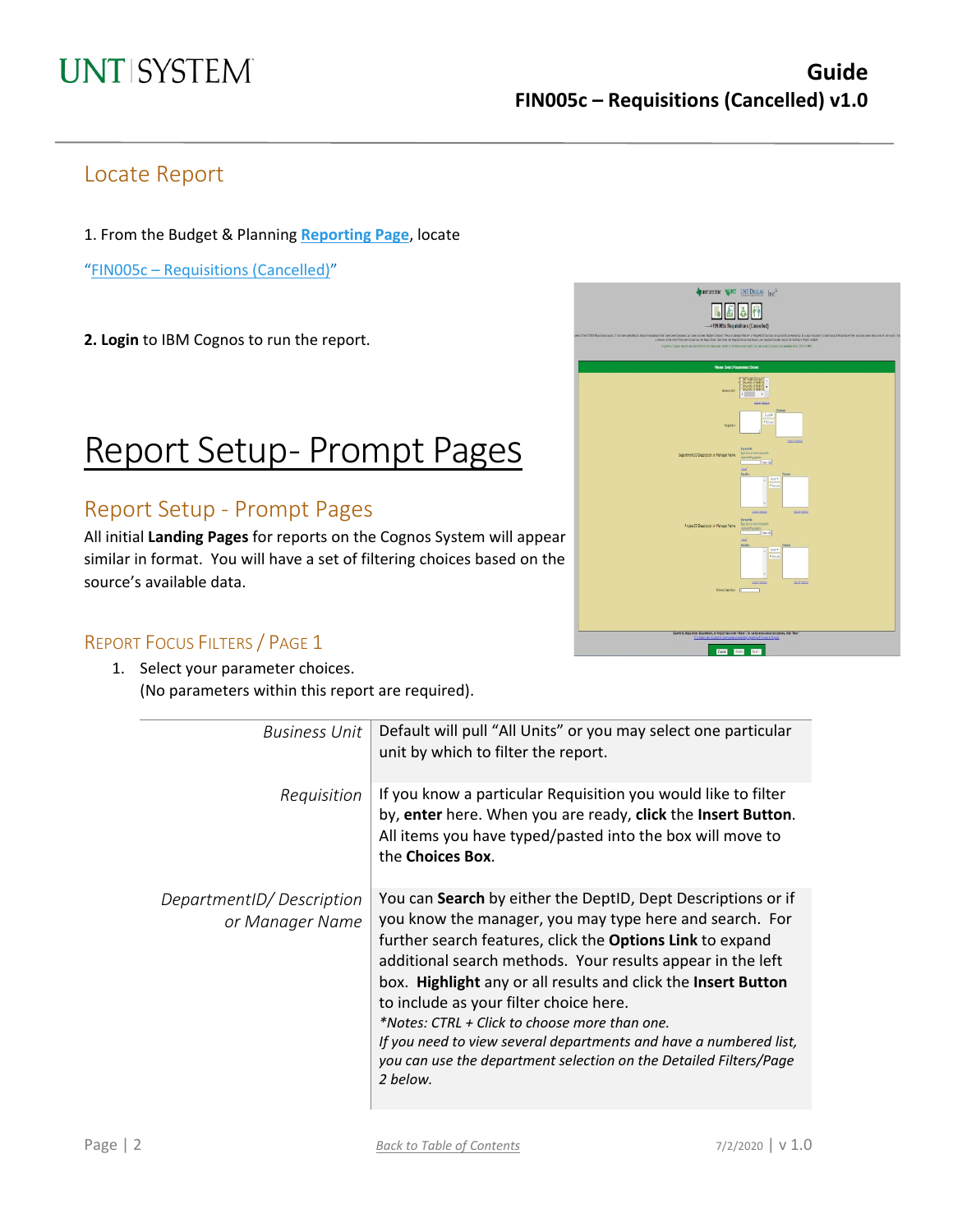| Project ID/Description or<br>Manager Name | You can Search by either the Project ID, Project Descriptions<br>or if you know the manager, you may type here and search.<br>For further search features, click the Options Link to expand<br>additional search methods. Your results appear in the left<br>box. Highlight any or all results and click the Insert Button<br>to include as your filter choice here.<br>*Notes: CTRL + Click to choose more than one.<br>If you need to view several departments and have a numbered list,<br>you can use the department selection on the Detailed Filters/Page<br>2 below. |
|-------------------------------------------|-----------------------------------------------------------------------------------------------------------------------------------------------------------------------------------------------------------------------------------------------------------------------------------------------------------------------------------------------------------------------------------------------------------------------------------------------------------------------------------------------------------------------------------------------------------------------------|
| Entered Days Back                         | You may use this prompt to filter your data to a certain<br>number of days back from the current date (i.e. 30 days<br>back)                                                                                                                                                                                                                                                                                                                                                                                                                                                |

2. If you are satisfied with your choices and do not need to engage Detailed Filters, click the **Finish Button**. Otherwise, to run by other FoaPs elements, click the **Next Button**.

#### DETAILED FILTERS – CHARTSTRING INCLUSIONS / PAGE 2

3. Select your parameter choices.

*Remember that prompts filter your data. By entering values into the prompts you narrow the result sets. Start off by casting a wide net by only using one prompt. You can always rerun the report with additional prompt to narrow the results as needed.*

| Requestor     | You can Search by Requestor. You may type here and<br>search. Several numbers may be entered here but each one<br>must be on its own line to filter correctly. When you are<br>ready, click the Insert Button. All items you have<br>typed/pasted into the box will move to the Choices Box.      |
|---------------|---------------------------------------------------------------------------------------------------------------------------------------------------------------------------------------------------------------------------------------------------------------------------------------------------|
| Entered By    | You can Search by Name. You may type here and search.<br>Several numbers may be entered here but each one must be<br>on its own line to filter correctly. When you are ready, click<br>the Insert Button. All items you have typed/pasted into the<br>box will move to the <b>Choices Box</b> .   |
| Vendor Lookup | You can Search by Vendor. You may type here and search.<br>Several numbers may be entered here but each one must be<br>on its own line to filter correctly. When you are ready, click<br>the Insert Button. All items you have typed/pasted into the<br>box will move to the <b>Choices Box</b> . |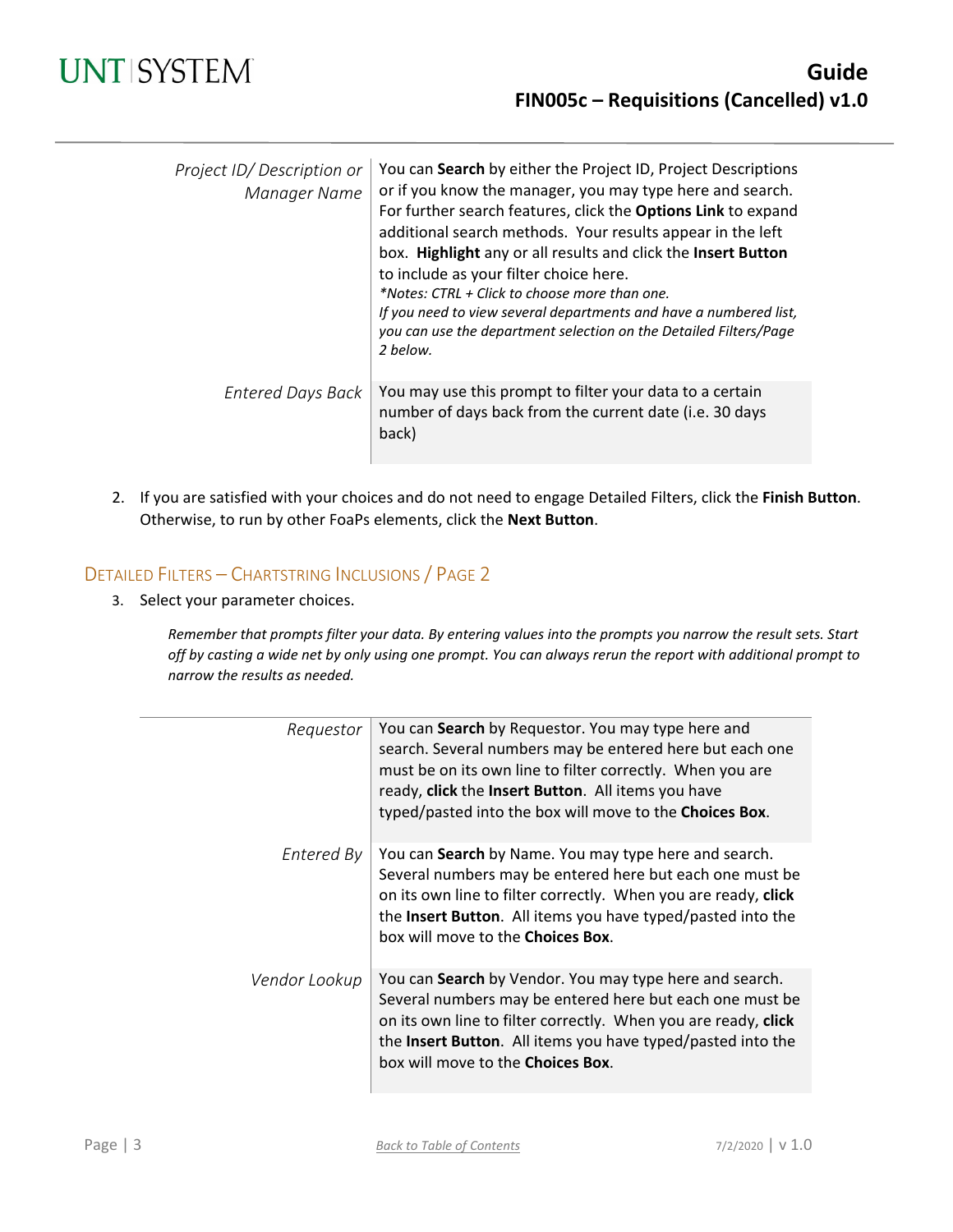## **UNT SYSTEM**

| <b>Requisition Status</b>   | Default will pull "Open - A requisition that has not been<br>submitted to approval workflow" or you may select one or<br>multiple options by which to filter the report. |
|-----------------------------|--------------------------------------------------------------------------------------------------------------------------------------------------------------------------|
| <b>Budget Checked</b>       | Default will pull "Yes" or you may select "No" to filter the<br>report.                                                                                                  |
| <b>Budget Header Status</b> | Default will pull "Valid" or you may select one or multiple<br>options by which to filter the report.                                                                    |
| Change Status               | Default will pull "All" or you may select "Changed" or<br>"Unchanged" to filter the report.                                                                              |

4. If you are satisfied with your choices and do not need to engage FOAPs exclusion Filters, click the **Finish Button**. Otherwise, to run by excluding particular FoaPs elements, click the **Next Button**.

#### DETAILED FILTERS – CHARTSTRING INCLUSIONS / PAGE 3

5. Select your parameter choices.

*Remember that prompts filter your data. By entering values into the prompts you narrow the result sets. Start off by casting a wide net by only using one prompt. You can always rerun the report with additional prompt to narrow the results as needed.*

| <b>Fund Category</b> | You can either enter a Fund Cat within this box or paste.<br>Several numbers may be entered here but each one must be<br>on its own line to filter correctly. When you are ready, click<br>the Insert Button. All items you have typed/pasted into the<br>box will move to the <b>Choices Box</b> . |
|----------------------|-----------------------------------------------------------------------------------------------------------------------------------------------------------------------------------------------------------------------------------------------------------------------------------------------------|
|                      |                                                                                                                                                                                                                                                                                                     |
| Fund                 | If you know a particular Fund you would like to filter by,<br>enter here. When you are ready, click the Insert Button. All<br>items you have typed/pasted into the box will move to the<br><b>Choices Box.</b>                                                                                      |
| <b>Function</b>      | If you know a particular Function you would like to filter by,<br>enter here. When you are ready, click the Insert Button. All<br>items you have typed/pasted into the box will move to the<br><b>Choiecs Box.</b>                                                                                  |
| Department           | If you chose Department(s) on the first page, they will<br>automatically appear here. You can type or paste multiple<br>choices additionally within the Right Box to insert additional                                                                                                              |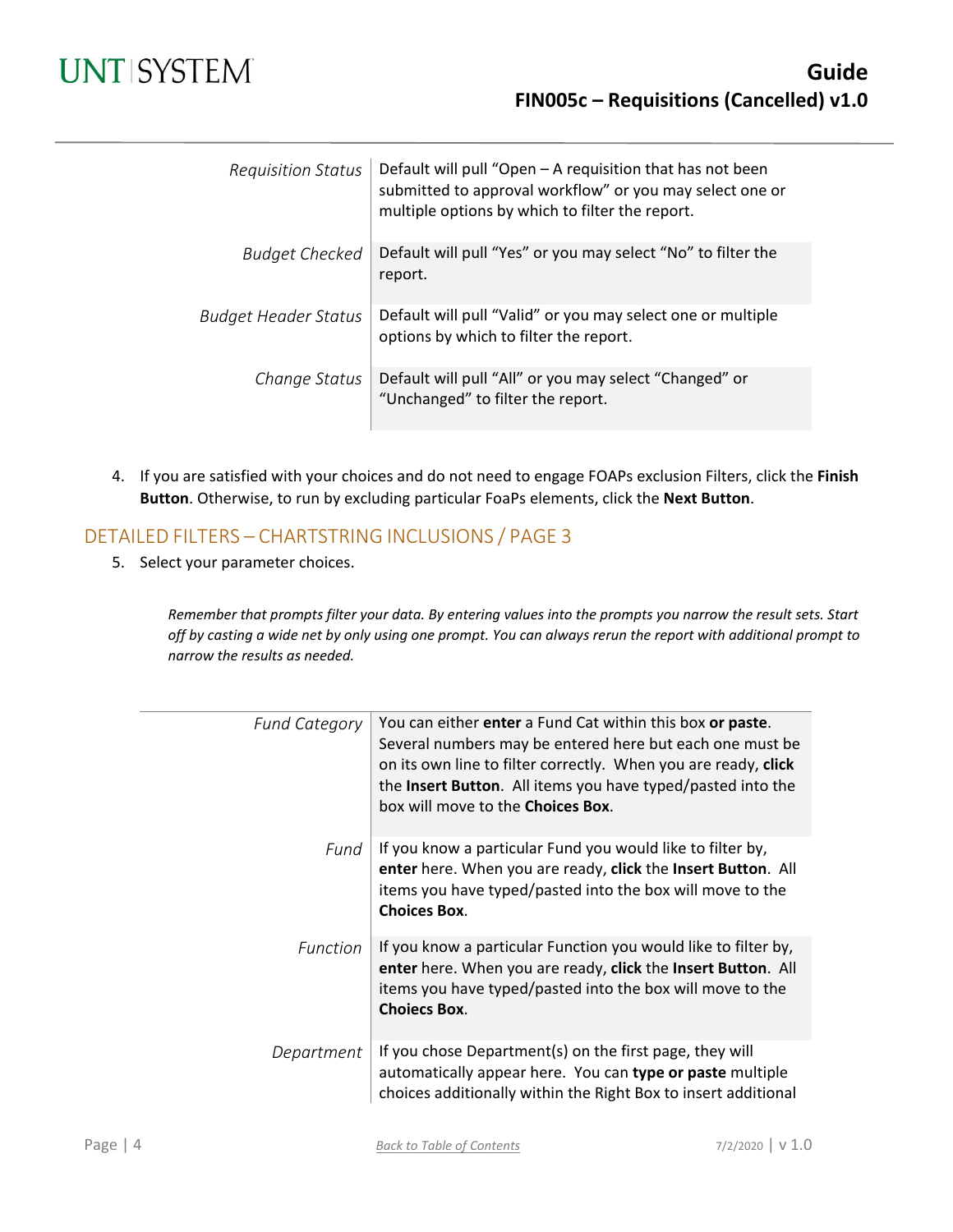|                         | or from a list. When you are ready be sure to click the Insert<br>Button to add your entries to the Choices Box.                                                                                                                                                                                        |
|-------------------------|---------------------------------------------------------------------------------------------------------------------------------------------------------------------------------------------------------------------------------------------------------------------------------------------------------|
| Account                 | If you know a particular Account you would like to filter by,<br>enter here. When you are ready, click the Insert Button. All<br>items you have typed/pasted into the box will move to the<br><b>Choices Box.</b>                                                                                       |
| Project                 | If you chose Project(s) on the first page, they will<br>automatically appear here. You can type or paste multiple<br>choices additionally within the Right Box to insert additional<br>or from a list. When you are ready be sure to click the Insert<br>Button to add your entries to the Choices Box. |
| <b>PC Business Unit</b> | Available PCBUs are displayed in the dropdown. If you know<br>a particular PC Business Unit you would like to filter by,<br>select it here. If using a PCBU, only one may be filtered for<br>at a time                                                                                                  |
| Activity                | I If you know a particular Activity you would like to filter by,<br>enter here. When you are ready, click the Insert Button. All<br>items you have typed/pasted into the box will move to the<br><b>Choices Box.</b>                                                                                    |
| Program                 | If you know a particular Program you would like to filter by,<br>enter here. When you are ready, click the Insert Button. All<br>items you have typed/pasted into the box will move to the<br><b>Choices Box.</b>                                                                                       |
| Purpose                 | If you know a particular Purpose you would like to filter by,<br>enter here. When you are ready, click the Insert Button. All<br>items you have typed/pasted into the box will move to the<br><b>Choices Box.</b>                                                                                       |
| Site                    | If you know a particular Site you would like to filter by, enter<br>here. When you are ready, click the Insert Button. All items<br>you have typed/pasted into the box will move to the Choices<br>Box.                                                                                                 |

4. If you are satisfied with your choices and do not need to engage FOAPs exclusion Filters, click the **Finish Button**. Otherwise, to run by excluding particular FoaPs elements, click the **Next Button**.

DETAILED FILTERS – CHARTSTRING EXCLUSIONS / PAGE 4

6. Select your parameter choices.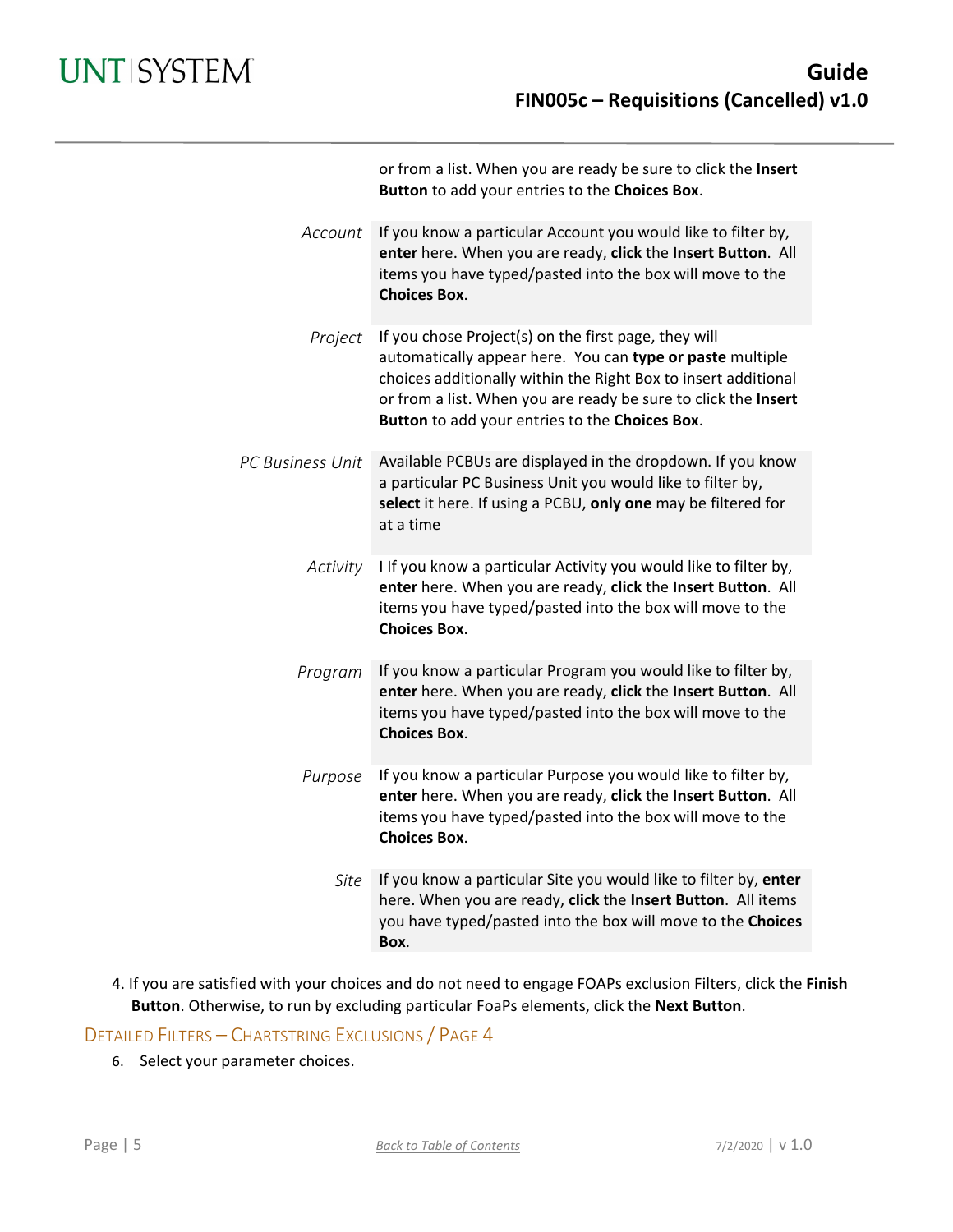

*Remember that prompts filter your data. By entering values into the prompts you narrow the result sets. Start off by casting a wide net by only using one prompt. You can always rerun the report with additional prompt to narrow the results as needed.*

> *Et al....* The strings listed here mirror the Inclusions descriptions listed for the previous page.

7. When you are satisfied with your choices, **click** the **Finish Button** to run the report. *\*If you need to make changes or want to check your filters, you can click the Back Button at any time to review and click the Finish Button from any point without having to re-enter your information.*

## Report Results

| <b>Report Results</b><br>JUNT SYSTEM |                                                                                                                                                                                                                                                                                                                                    |                                                                                                                                    |                       | <b>Requisition Info</b> |                                                            |           |                           |
|--------------------------------------|------------------------------------------------------------------------------------------------------------------------------------------------------------------------------------------------------------------------------------------------------------------------------------------------------------------------------------|------------------------------------------------------------------------------------------------------------------------------------|-----------------------|-------------------------|------------------------------------------------------------|-----------|---------------------------|
|                                      | Requisition: HS783 - 0000150342 (Open)<br>Change Status: Unchanged Seq: 0                                                                                                                                                                                                                                                          | Vendor: NELSON SCIENTIFIC LABS LLC (0000028351)<br><b>Budget Header Status: Valid</b>                                              |                       |                         | Requisition Total: \$50,000.00<br><b>Budget Checked? Y</b> |           | Line info                 |
| Line #<br>USB 190 51101 7248         | Requester: Translational Institute (E30470)<br>Line Desertation<br>Processing untargeted proteomics<br>Dist Line Num Location Account Alt Account Department Fund Category Fund Function Project PC Bus Unit Activity Program Furpose Ste Guantity/Pot Dist Line Amount<br>RESODIE HGRCT<br>304700<br>$-400$<br>190001 200<br>1901 | Entered By: Templeton, Darian Janae (djs0330) on Sep 20, 2021<br>Quantity<br>1.00<br>50,000.00<br>Line Total<br>60,000.00<br>1,00. | Unit of Measure<br>AN | Current Status<br>Open  | Approval Date: Sep 22, 2021                                | Ching Seq | Line Total<br>\$50,000.00 |

#### REPORT FEATURES

- The report will show requisition information such as vendor, requester, budget checked, total, and line information
- Requisition Info at the top shows a requisition's overall information
- Line info at the bottom will show all the lines relevant to the requisition and the information with it

#### DRILL-THROUGH OPTIONS

• There is no drill-through functionality

# Cognos Report Functionalities

#### LAYOUT OVERVIEW

• Report results are typically displayed in an interactive HTML on screen style.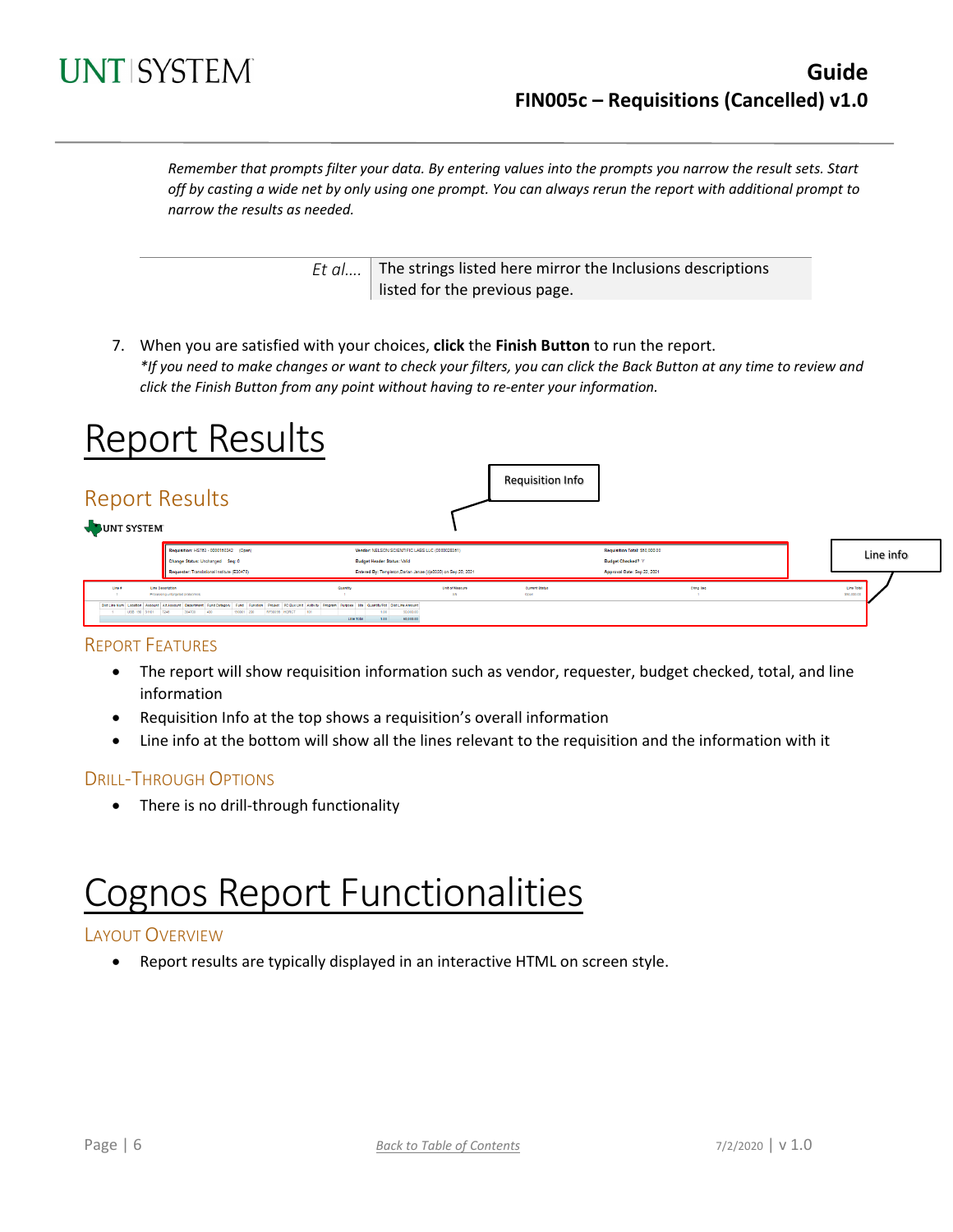## **Guide FIN005c – Requisitions (Cancelled) v1.0**

- Based on your selections, if any, the report will only display results that match your initial filtering choices.
- Reports on screen may combine the Level Number result with the Description for that level in one single column. *(Report results exported to XLS will break these out, see Run Report and Down Load section below.)*
- If there is an error in your request or no results can be produced, you get a return message showing the parameters you chose that produced these results. *(See th[e Error Results section](#page-7-0) below for more information or to troubleshoot.)*

| C9000 - Suspense<br>and Clearing |                                            | D9100 - Expense<br>91003 - Undistributed P-<br>Clearing<br>Card Exp |                                                                                         | 649.25                  | 649.25          |
|----------------------------------|--------------------------------------------|---------------------------------------------------------------------|-----------------------------------------------------------------------------------------|-------------------------|-----------------|
|                                  |                                            | 91005 - Undistributed<br>Trav CC Exp                                | 0.00                                                                                    | 0.00                    |                 |
|                                  |                                            |                                                                     | Total                                                                                   | 649.25                  | 649.25          |
|                                  |                                            | Total                                                               |                                                                                         | 649.25                  | 649.25          |
|                                  | Total                                      |                                                                     |                                                                                         | 34,170,371.53           | 34, 170, 371.53 |
| Total                            |                                            |                                                                     |                                                                                         | $\overline{\mathbf{0}}$ | $\Omega$        |
| Sep 29, 2021                     |                                            |                                                                     | 1<br>12:03:59 PM                                                                        |                         |                 |
|                                  | $\overline{\wedge}$ Top $\uparrow$ Page up | $\downarrow$ Page down<br>$\times$ Bottom                           |                                                                                         |                         |                 |
|                                  | <b>Report - Total</b>                      |                                                                     |                                                                                         |                         |                 |
|                                  |                                            |                                                                     | $\overline{\uparrow}$ Top $\uparrow$ Page up $\downarrow$ Page down $\downarrow$ Bottom |                         |                 |

- Use the **"Page Down" Link** at the bottom left to see additional pages (if any).
- Use the **"Bottom" Link** to skip to the last page of **Applied Parameters** where you can review what your filtering choices were on the initial **Prompt Page** selections. Use the **"Top" Link** then to return to your first page.

# Exporting Your Report Results

## Exporting Your Report Results

In the upper left hand or right hand of the toolbar on your screen, you will see options to run report and view your results.

#### **EMAIL REPORT DIRECTLY**

Click the **"Share"** symbol dropdown (next to the bell) on the upper right hand of the toolbar on your screen to select **"Email".** Fill in the desired email address, any additional information, and your onscreen results will be emailed from within the Cognos program.

## RUN REPORT AND DOWNLOAD OPTIONS

**Click** on the **"Run as"** button (white circle) on the upper left hand of the toolbar of your screen to see selections for running or exporting your results:





€

ᅀ

圕

**A** Run HTML